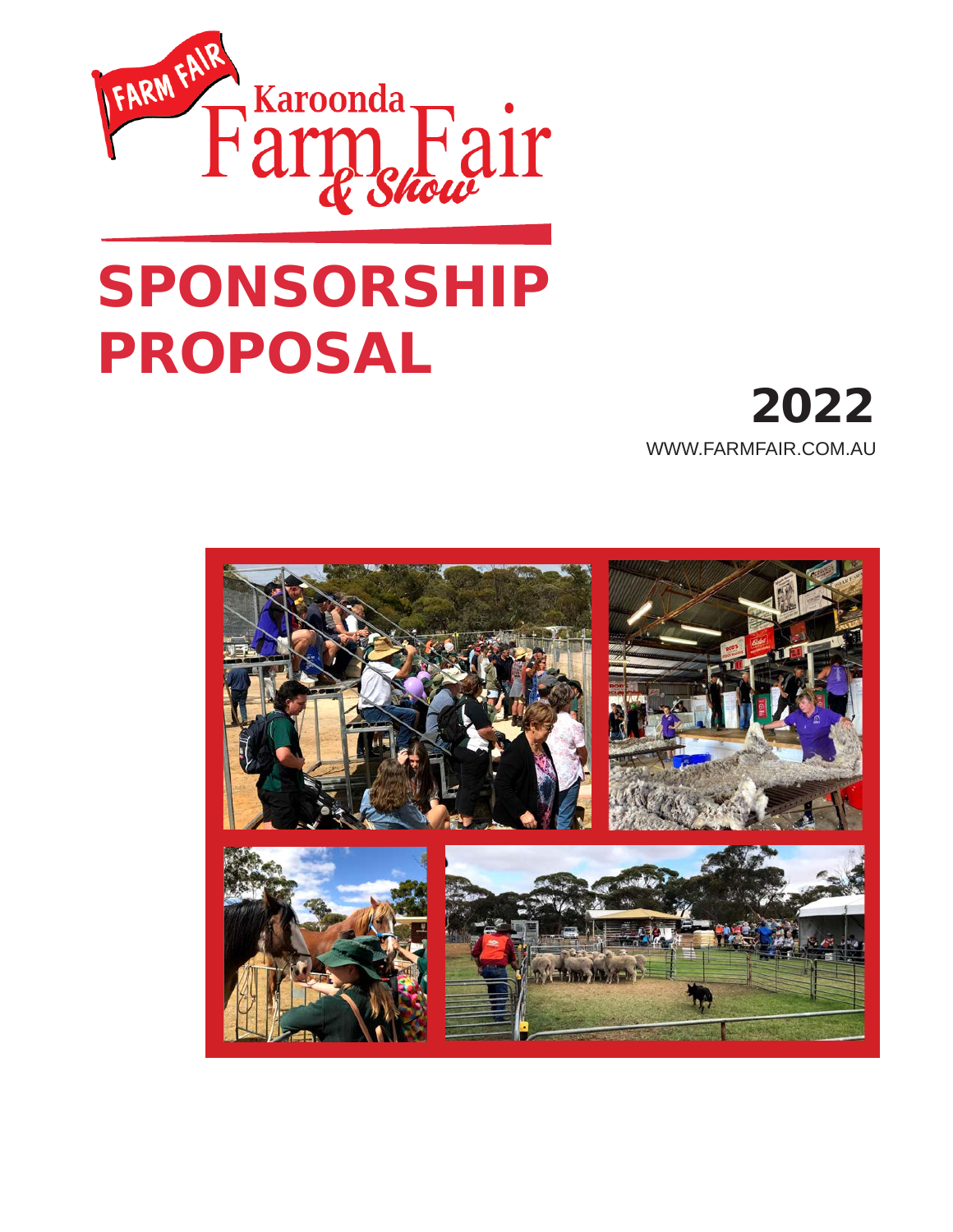

*Mrus* 

We are the regions largest event as we showcase:

- 1. The things that make our region and people unique
- 2. Bringing new experiences and services to the region
- 3. Allowing access to Health and Education services that they may not have access to.
- 4. Providing a consolidated array of Trade Displays relevant to the local industries.
- 5. Embracing and enhancing the magnificent community spirit our region has.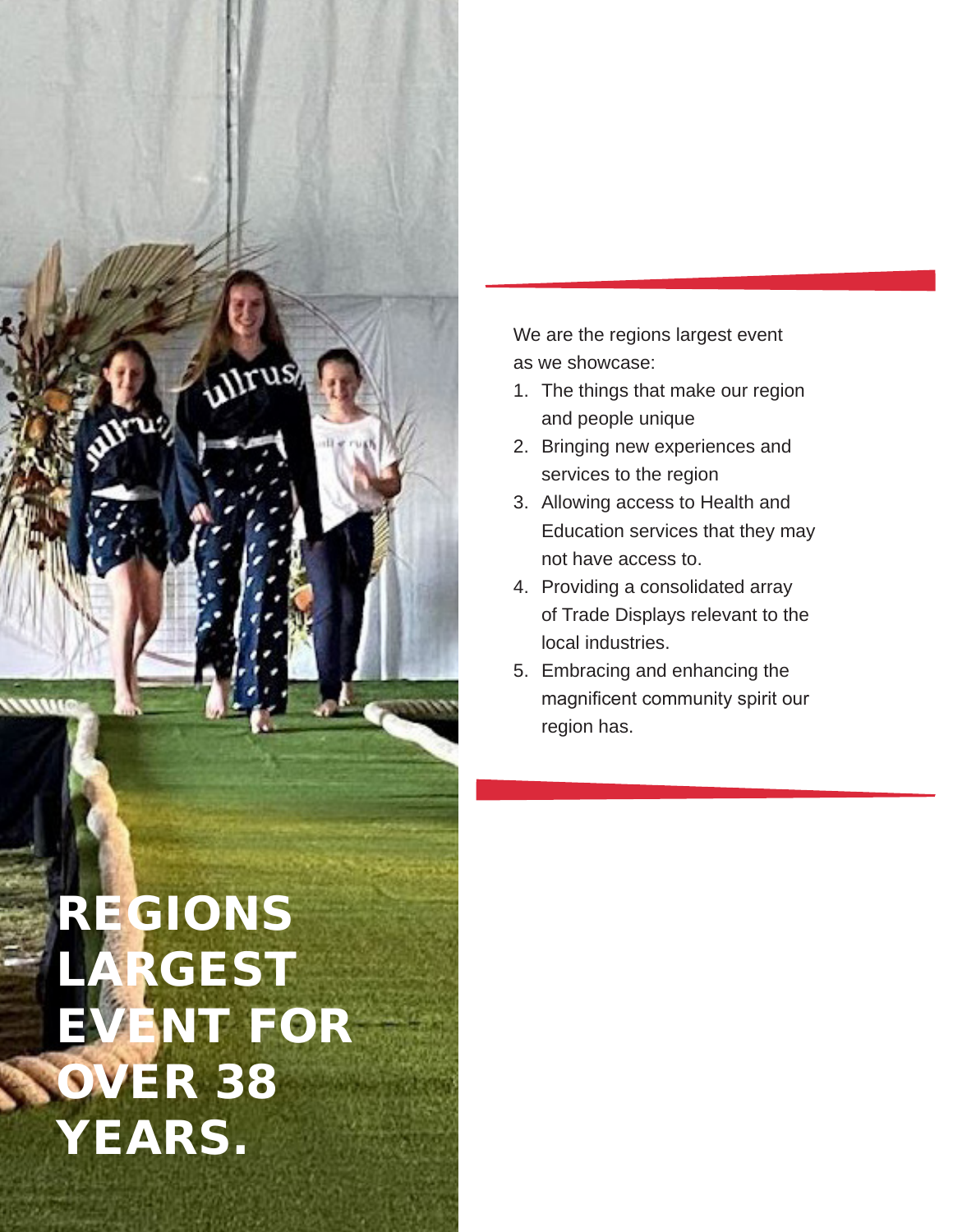With a diverse array of exhibitors each year, we regularly fill over 300 display sites.

Our attractions include:

- Livestock Displays
- Farm Machinery
- Farm Accessories
- Trade & Craft Sites
- **Children Attractions**
- Wool Handling
- Health & Education
- Fashion Parades
- **Sheep Shearing**
- Yard Dog Competition

Our show competitons include:

- Art
- Cooking
- Lego
- **Photography**
- Jams and Preserves
- Pot Plants
- Vegetables
- Fleece competition
- Needlework / Handicraft
- Knitting & Crochet

Each year we work hard to bring new and exciting attractions to the Farm Fair & Show.



## PARTNER WITH KAROONDA FARM FAIR & SHOW

We are very proud of our achievements, but importantly, our phenomenal success ensures we receive widespread recognition and exposure. We would love for you to share in this exposure, and experience first hand the feeling of pride that comes from helping our community grow.

Attendees at the Karoonda Farm Fair & Show are from; the Murraylands, Adelaide Hills, Adelaide, Barossa Valley, Riverland, Fleurieu Peninsula; as well as both interstate and international visitors to the region.

The Farm Fair & Show utilises a broad mix of advertising and promotional strategies to raise awareness of our event.

Each year in excess of \$25,000 is invested into attracting people to our event. This does not take into account the many hours of work provided by Committee Members.

A community event of this nature requires a dedicated, talented and experienced Committee - and this we have. Our past success is a testament to this. However, sponsorship is the other requirement that is necessary to ensure success.

2022 KAROONDA FARM FAIR & SHOW APRIL 1ST & 2ND WWW.FARMFAIR.COM.AU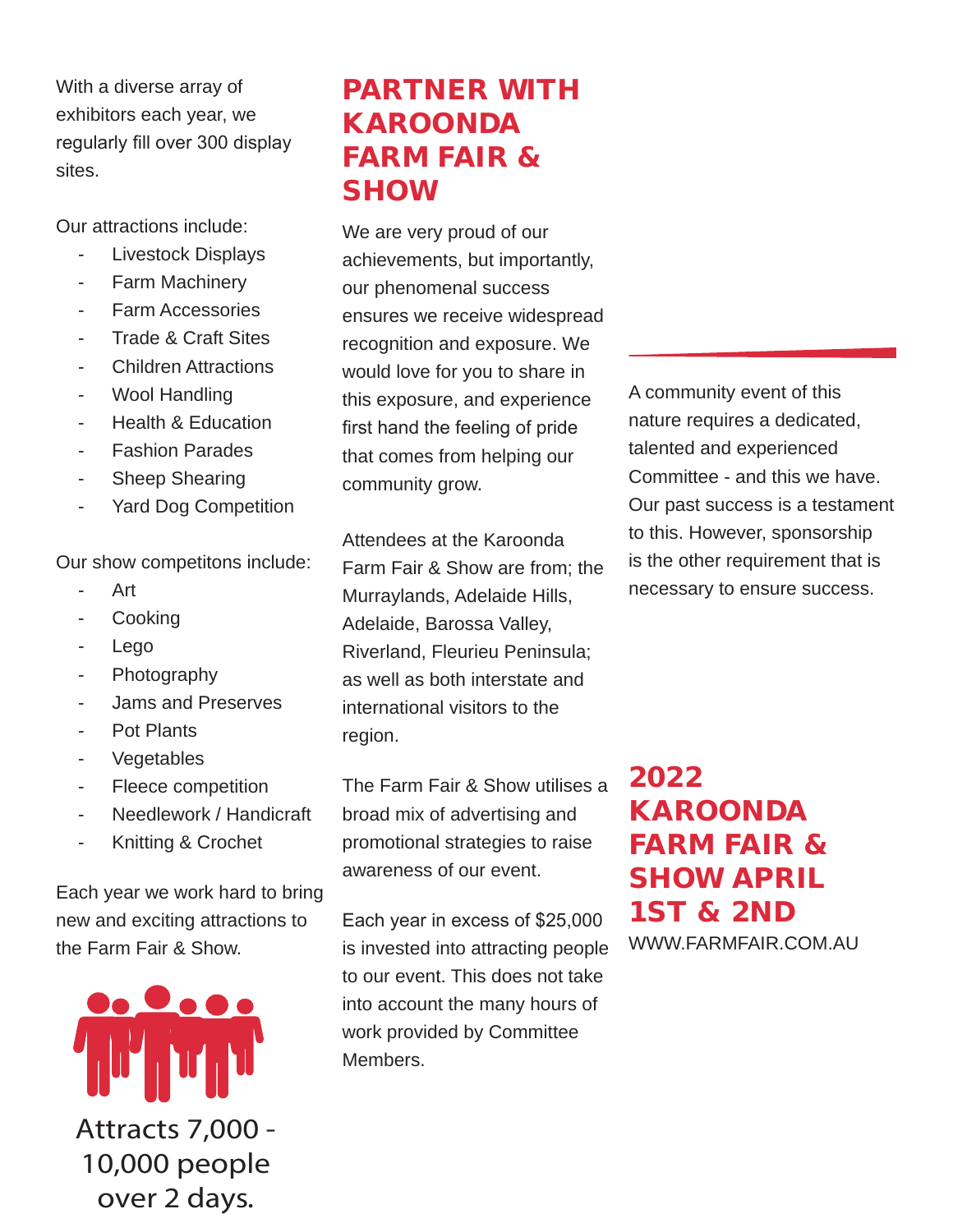## WE LOOK FORWARD TO PARTNERING WITH YOU.

This proposal gives you information about our event and the way in which we feel will benefit you with partnering with us this year, and hopefully into the future.

While the packages we have outlined are standard in nature, we are more than willing to develop an alternative package, in co-operation with yourself, that will maximise the benefits to both of us and align more closely with your organisation.

We thank you for taking the time to consider our proposal and looking forward to working with you.

## FOR THE WHOLE FAMILY."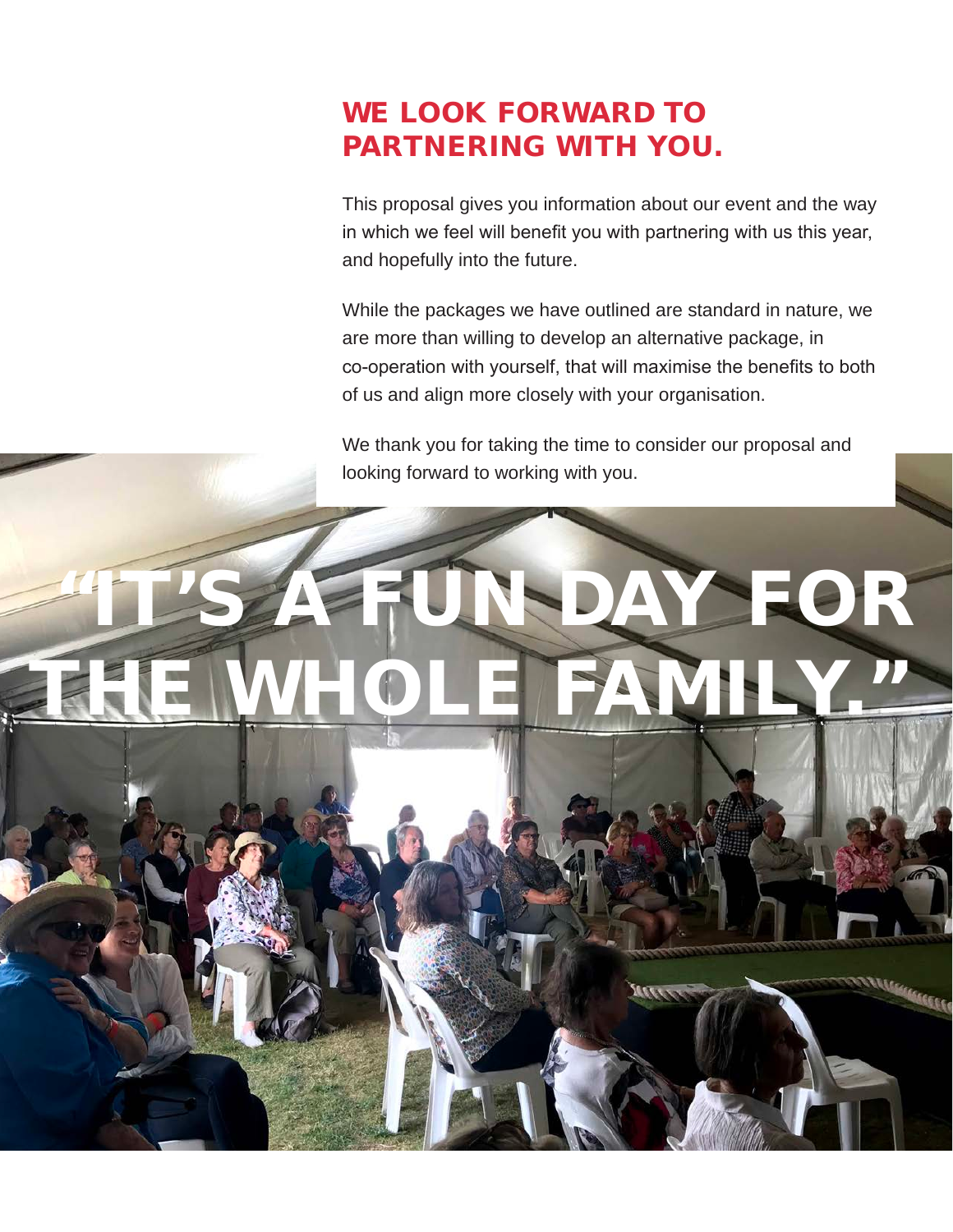## CORPORATE PACKAGES.

## PLATINUM \$2500 +gst (per annum)

- Exclusive naming rights (precinct, competition or pavilion)
- 1 x 10 x 10 powered site + suitable marquee
- 5 x 2-Day passes
- PA Interview on the day of event
- Website advertising
- Official program acknowledgement on Sponsors Listing
- Signage and banner display (supplied by you) placed at agreed locations
- Social media promotions and advertising
- Logo recognition on all printed material
- Acknowledgement and logo on website with links to your website
- Sponsors board: logo permanently displayed at Karoonda Oval
- Logo permanently on township sponsors board
- Promotions (media releases, community events, newsletters)
- Acknowledgement during award presentation

### **Opportunities**

- Provide an insert in the official program (supplied and all costs covered by you)
- Brand activation
- Opportunity to provide one promotional product to each attendee

## GOLD \$1000 +gst (per annum)

- 1 x powered site (10 x 10)
- 3 x 2-day passes
- Banner display (agreed location)
- Logo recognition (poster, website)
- Official program acknowledgement
- Naming rights (competition or award)
- Sponsors board: logo permanently displayed at Karoonda Oval

## SILVER \$500 +gst (per annum)

- 2 x 2-Day passes
- Official program acknowledgement
- Logo recognition (website)
- Sponsors board: logo permanently displayed at Karoonda Oval (*sign for a minimum of 2 years)*

## BRONZE \$250 +gst

## (per annum)

- 2 x 2-Day pass
- Logo recognition (website)
- Official program acknowledgement
- Acknowledgement on Social Media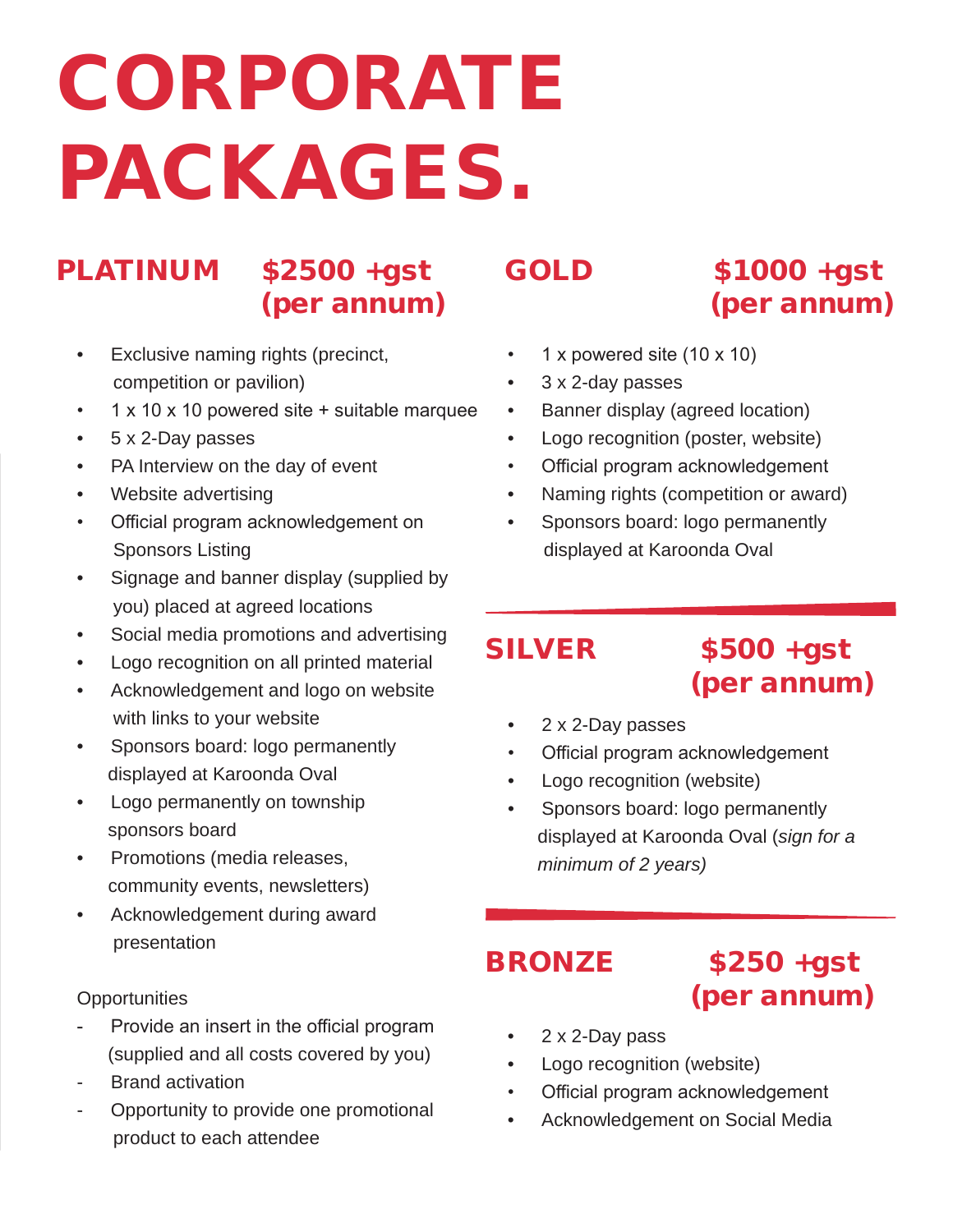## COMPETITION OR ATTRACTION



As an individual, family, group or business you can sponsor a competition or attraction. We have many competitions and attractions with a variety of sections, activities and classes for you to choose from. Sponsors can elect to provide a cash prize, a trophy (provided by you or purchased on your behalf), a voucher for goods or services or product (supplied by the sponsor).

Prizes can be awarded in the name of a business, individual (i.e. after yourself, in memory of someone special, or after your child), groups, organisations or even a pet.

Please select your preferred sponsorship category and the competition organiser will contact you to discuss your sponsorship.

| $\Omega$ | Fleece competition       | $\Omega$ | Show competitons                   | O        | <b>Yard Dogs competition</b> |
|----------|--------------------------|----------|------------------------------------|----------|------------------------------|
| $\Omega$ | Wool handling            | $\Omega$ | <b>Mallee Stump Trail</b>          | $\Omega$ | <b>Fashion Parade</b>        |
| $\Omega$ | Sports and Speed Shear   | O        | Education program                  | O        | <b>Kids Pavilion</b>         |
| $\Omega$ | Site Awards (Commercial) | $\Omega$ | Site Awards (Lifestyle Pavilion) o |          | <b>V8 Lawnmowers</b>         |
|          |                          |          |                                    |          |                              |

o Site Award (General Interest)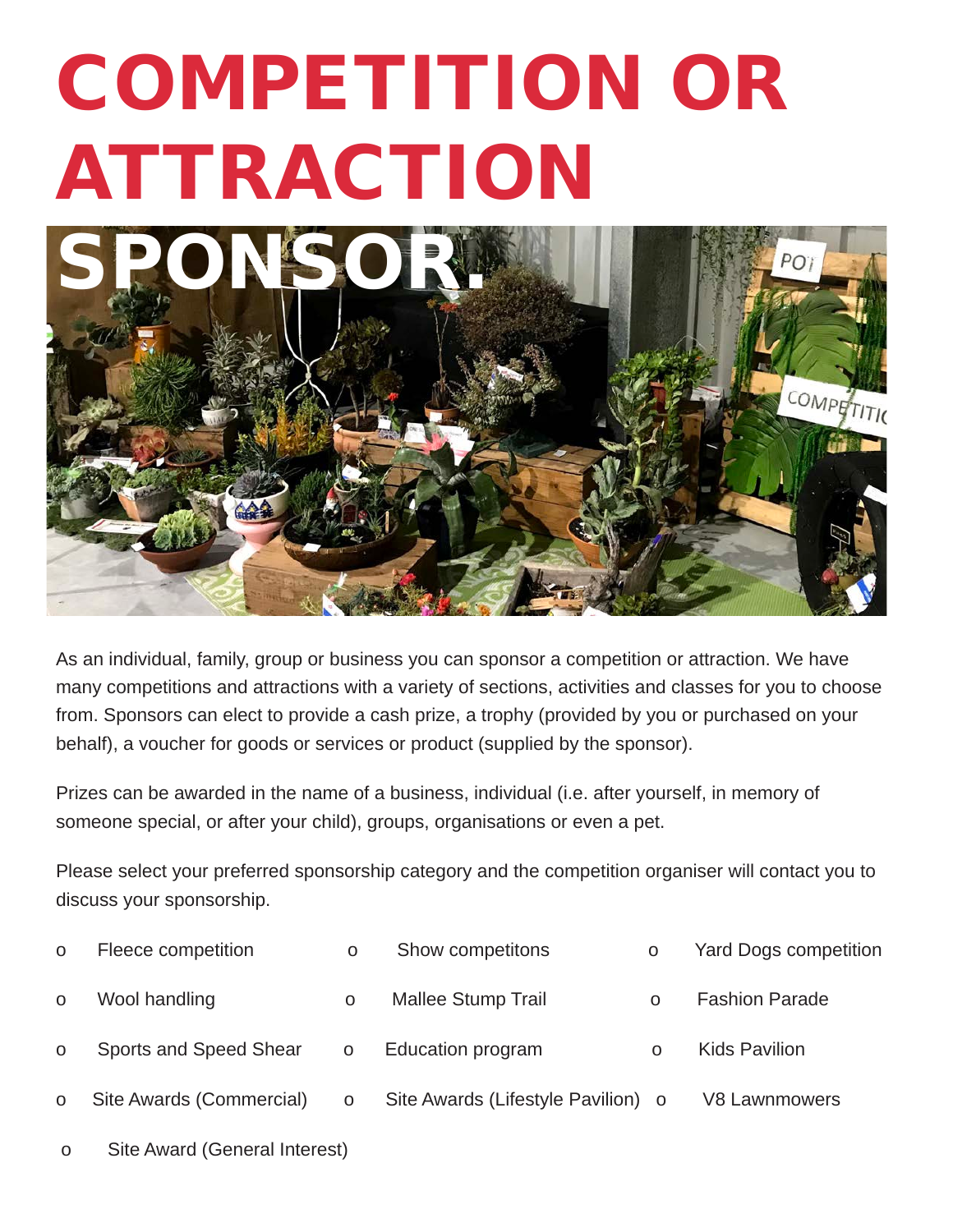## ACCEPTANCE.

| <b>Corporate</b> |  |
|------------------|--|
|                  |  |
|                  |  |
|                  |  |
|                  |  |
|                  |  |

### **Corporate**

| $\Box$ Platinum   | $\Box$ Gold       | $\Box$ Silver    |                            |
|-------------------|-------------------|------------------|----------------------------|
| $\Box$ \$2500+gst | $\Box$ \$1000+gst | $\Box$ \$500+gst | $\Box$ Bronze<br>\$250+gst |

### **Attraction Show competitions**

| Friday night              |                                                                                                      |  |  |  |
|---------------------------|------------------------------------------------------------------------------------------------------|--|--|--|
| Kids pavilion             | would like the competition organiser to contact me as<br>am interested in sponsorsing a competition. |  |  |  |
| Lifestyle pavilion        |                                                                                                      |  |  |  |
| V8 Lawnmowers             |                                                                                                      |  |  |  |
| <b>Fashion Parade</b>     | Note: Due to the uncertainty of COVID-19 we do                                                       |  |  |  |
| <b>Mallee Stump Trail</b> | not require any payment of Sponsorship Money<br>until after 1 February 2022.                         |  |  |  |
| <b>Education Program</b>  |                                                                                                      |  |  |  |
| Other:                    |                                                                                                      |  |  |  |

## 'THANK YOU FOR YOUR SUPPORT.'

Please lock in our sponsorship for ................. years.

Amount: \$ ............ per annum +gst.

Your signature below is taken as authorised acceptance of the sponsorship entitlements as outlined in the Sponsorship Proposal.

Signed: ............................................ Date: ..........................

Please send your acceptance to:

Ray Bald Karoonda Farm Fair Inc. Farm Fair Manager PO Box 6 E: info@farmfair.com.au Murray Bridge SA 5253